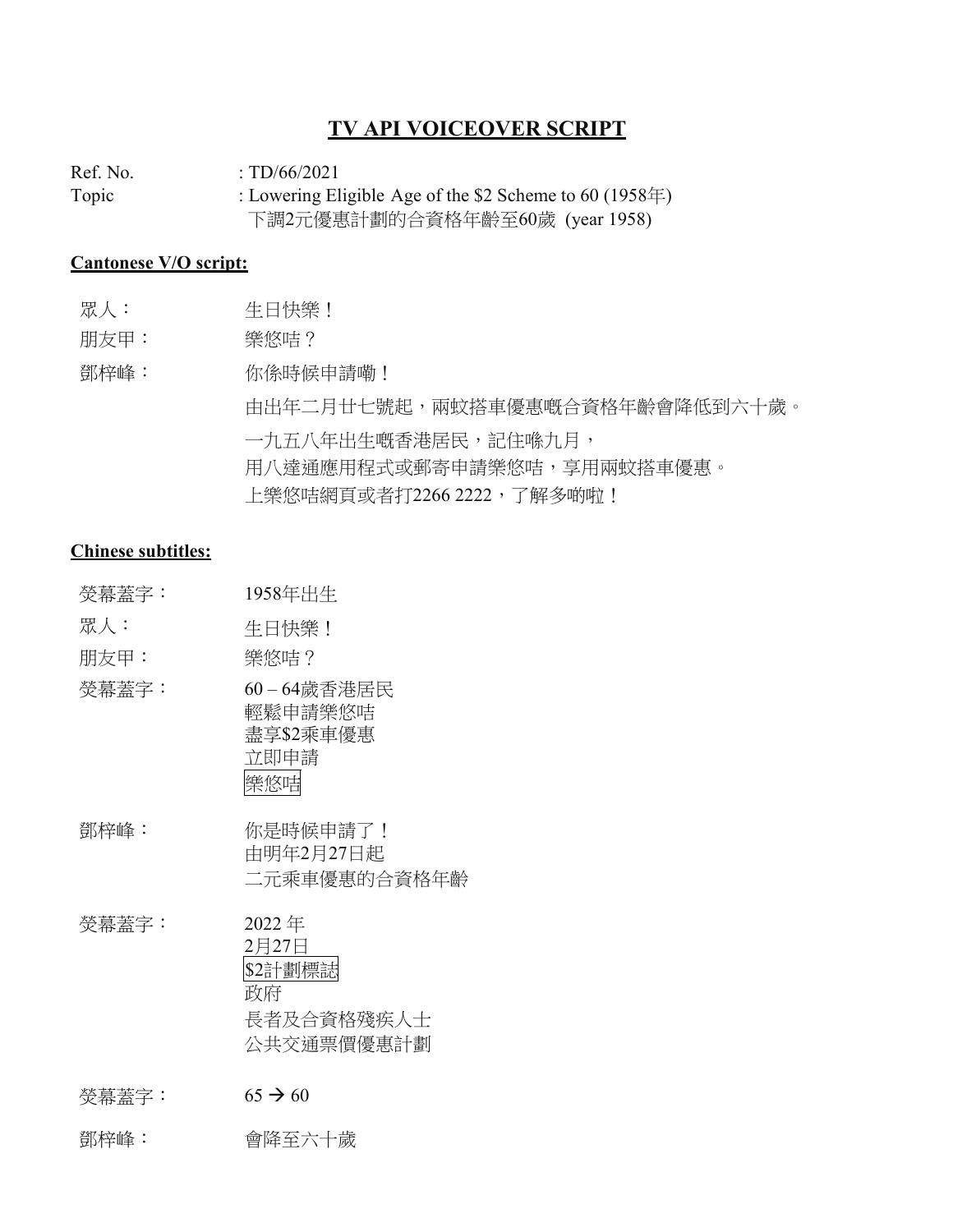| 熒幕蓋字: | 1958年<br>出生                                                            |
|-------|------------------------------------------------------------------------|
| 鄧梓峰:  | 1958年出生的香港居民                                                           |
| 熒幕蓋字: | 2021年<br>9月1日至30日<br>申請樂悠咭                                             |
| 鄧梓峰:  | 記得在9月                                                                  |
| 熒幕蓋字: | 八達通應用程式                                                                |
| 鄧梓峰:  | 以八達通應用程式或郵寄申請樂悠咭<br>享用二元乘車優惠                                           |
| 熒幕蓋字: | 樂悠咭                                                                    |
| 熒幕蓋字: | \$2計劃標誌搭車至醒<br>登6輕鬆申請<br>籞悠喵                                           |
|       | 網址:www.octopus.com.hk/joyyou<br>查詢熱線: 2266 2222<br>香港特別行政區區徽<br>勞工及福利局 |
| 鄧梓峰:  | 瀏覽樂悠咭網頁                                                                |

# 或致電2266 2222,了解更多吧!

## **English V/O script and subtitles:**

| Super:    | Born in 1958                                                                                                               |
|-----------|----------------------------------------------------------------------------------------------------------------------------|
| Everyone: | Happy birthday!                                                                                                            |
| Friend A: | JoyYou Card?                                                                                                               |
| Super:    | Hong Kong residents<br>aged $60$ to $64$<br>Apply for a JoyYou Card<br>to enjoy the \$2 Scheme<br>Apply now<br>JoyYou Card |

Patrick Dunn: It's time for you to get one!